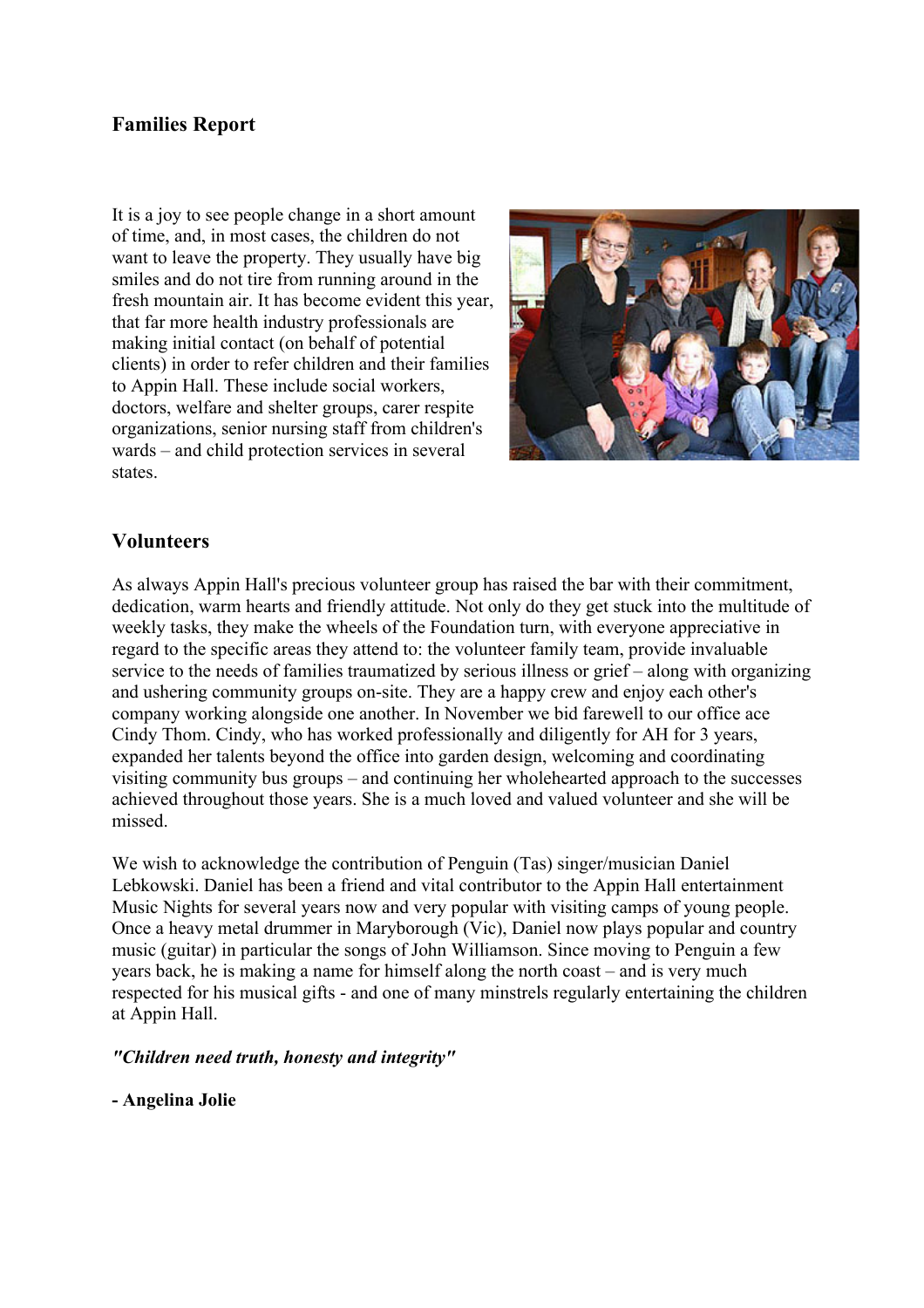### **Schools on-site**

School day trips have been a successful Appin Hall initiative whereby local schools (along the north coast of Tasmania) have, at allocated times, been invited on-site to have a 'look see', bring their lunch - and join in for garden or wood stacking clean-up, or participating in local workshops: The Quiet Cone (gonging and meditation), Taiko Drummers (Japanese drumming workshop) and several other inspirational group gatherings resulted in the kids being able to enjoy an experience with a difference.



Sadly, the Haig Street Primary School (West Heidelberg, Vic) after six consecutive school camps at Appin Hall, will no longer be coming on excursion. The regular November trip of these beautiful children and their loving teachers has provided a Tasmanian holiday for Year 6 students graduation and farewell from their school. Because of the amalgamation of schools nationally, they will not be able to make the trek across the Bass Straight.

Our sincere thanks to the wonderful Chris Gill (teacher) whose loving support has provided an experience these kids will not forget. You will always be an inspiration to us Chris – you made the best lasagna and roast chicken dinners.

**JBF** – Over the past couple of years the Jim Bacon Foundation has provided a great deal of support to the AH endeavour. Through the responsive awareness and attention of dear friend and supporter, Honey Bacon, the continuing JBF's endowment has been a vital link within



Appin Hall's process to readily invite children and their families whom might otherwise have not have been able to afford the occasion to enjoy a due holiday and rest.

Often when a child becomes unwell the entire family go through a life changing experience: Mum relinquishes other duties to care for her child, parents give up work to care for siblings, grandparents are required for physical and emotional support, and friends called upon as another source of reassurance and help.

Appin Hall is proud to work in association with the JBF because many of our clients are disadvantaged through the ordeal of cancer and comparable related conditions.

We deeply appreciate this contribution and gift.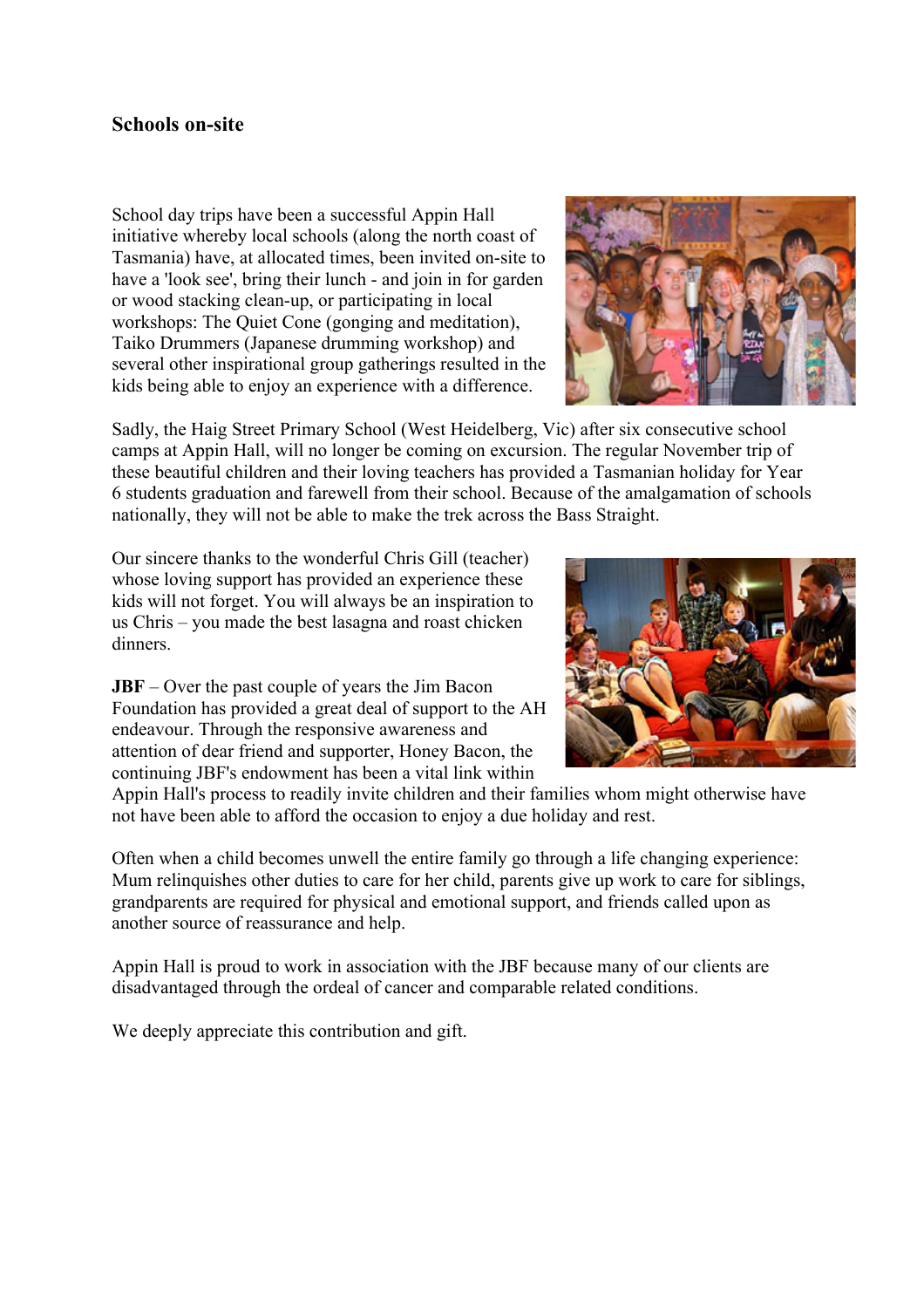## **Proposed Fundraising Concerts**

In order for Appin Hall to expand and sustain its building development program, and to fulfill day-to-day operations, it is essential our fundraising drive remains regular on all levels of commitment and obligation. To this end, Appin Hall created a fundraising concert in order to generate much needed funding and public awareness.

The concert was staged in Launceston on International Children's Day titled: 'Celebrate the Child'. The line-up included Normie Rowe, Cameron and Taylor Henderson runners up 'Australia's Got Talent' 2010 (Seven Network), Ronnie Burns, local electronic violinist Peter Shurley and his band, north coasts Crescendo Choir and Tapestry Dance Troupe. The event was hosted by SC-TV weatherman Peter Murphy and publicized by SC-TV statewide.

All participants gave of their valuable time to help Appin Hall and the outcome was a big success. The hard work provided by event organiser Sylvia Berger was outstanding – and she pulled the concert together professionally and with precision.

*'The greatness of a nation and its moral progress can be judged by the way its animals are treated'*

**- Mahatma Gandhi**

Big thanks to Anita Baltutis in Adelaide for staging her second fundraising dinner for Appin Hall. The dinner at the Intercontinental Hotel featured media personality Andrew 'Cosi' Costello, party band 'Chill' with cameo performance from extraordinary guitarist Tzan Niko – with Ronnie and Maggie Burns as Keynote speakers. Anita has a big vision (and heart) to assist children in several states and has been trialing Appin Hall as a model and long-term healing/educational facility for kids Australia-wide.

# **Corporate Sponsorship Funding ...**

In the second half of the year Appin Hall's Board of Directors undertook a plan to develop a stronger, more

resourceful, corporate partnership program to underpin the primary building blocks of regular business support. Appin Hall's strategy to elevate its corporate vocation is primarily tied to its







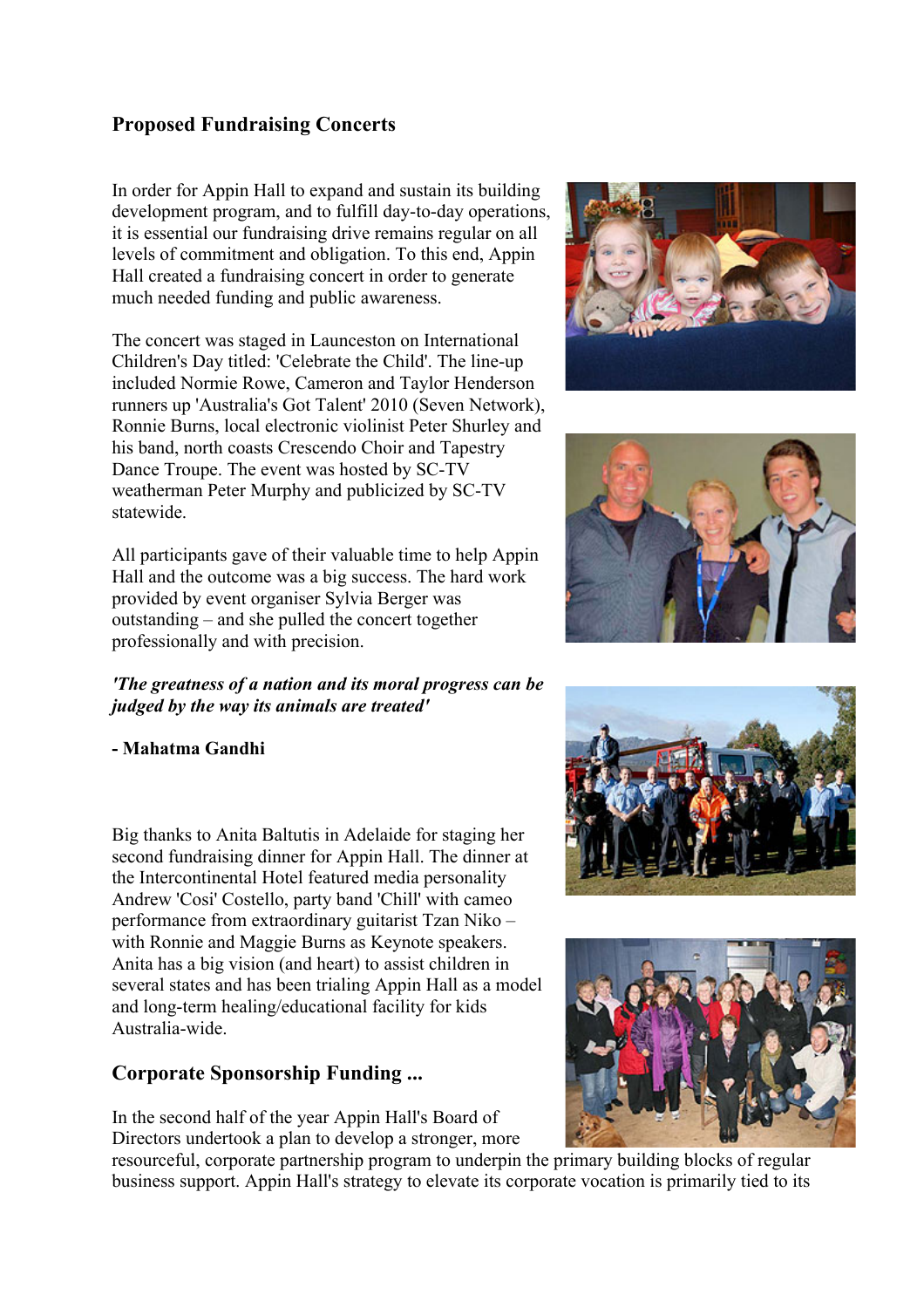vision to maximise the potential of children at risk, or who suffer disadvantage in our society.

In this way, Appin Hall will expand its charter in providing a centre of healing, learning & hope designed to rebuild self-esteem - reconnecting children to a positive sense of self, family, community  $\&$  the natural environment. Late August, Director, Andrea Pearman (NAB) and Ronnie Burns conducted a number of meetings incl. Sydney-based corporate marketing specialist: Russell Feilin (Javelin PR) and AFL Chief, Andrew Demetriou to formulate the beginnings of a marketing strategy engaging corporate Australia to participate in assisting Appin Hall to attain a national profile.

### **In memory of Dylan Scott ...**

"In what ways can we attempt to understand the feelings and aspirations of a child whose life is approaching closure. A coming to terms, so to speak, with their own soul's journey – and, perhaps not so readily, an acceptance of some preordained t ermination to their Life. When Dylan Scott popped-up in my life, I felt a curious empathy and connection with this 8 yr old boy. Notwithstanding the brief encounter I shared with his beautiful sister and brother, I was drawn to Dylan's passage and his seemingly gentle drive toward holding onto existence with tender

care – a process that appeared to be in the capable hands of a Master, a Sage – and not so much a fragile kid bamboozled by his extraordinary circumstances. His inner calm and wisdom was everything but illogical, because, considering his manner, there was evidence of perception, knowledge, peace, good judgement, a 'teacher' to others, a boy not destined to become a teenager, and a flourishing insights of Self – not so much self-preservation, as I witnessed it. Courage and intuition seemed to be a fearless conviction for this remarkable lad. He touched my heart inspiring me to remain focused on the task at hand – reminding me that mediocrity, limiting negativity and fear are not acceptable within the realms of benevolence, goodwill and genuine human kindness.

The photo of Dylan and Spiderman brings up the symbol of: Spider – the Weaver of Dreams – a connection to the creative force. Spider, with its 8 legs is a representation of the symbol of Infinity. As my friend, Scott Alexander King, writes of 'Spider' in his book Animal Dreaming: "Her web is symbolic of life. As a Weaver of Dreams, Spider urges us to explore life and to reweave our web when our path becomes barren. We all yearn to believe in ourselves, to have faith in our ability to heal - and to realise our true potential. Spider calls us to embrace our Purpose and Personal Power: to

reconnect with Spirit - and remember that you are not apart of the world in which you live, but rather a vital thread in the Universal tapestry. Without your input, the tapestry will fray and eventually fall apart". Good 'ol Spiderman cheek-to-cheek with Dylan.